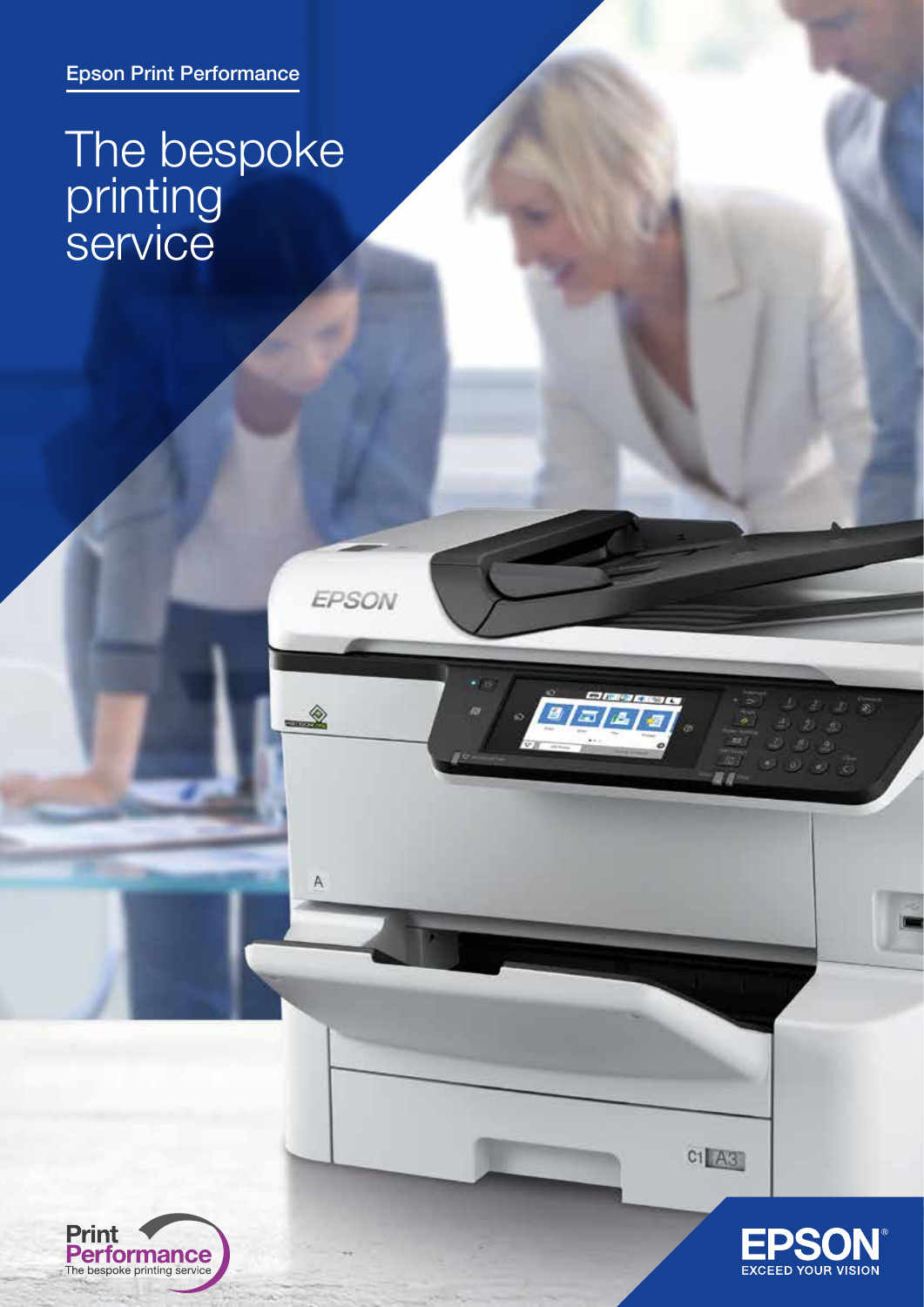## Flexible and scalable printing

When it comes to printing, it can be a hassle to source hardware, supplies and support. Printing costs can become uncontrolled and administration can be inconvenient, particularly in a distributed fleet with small, separated and distant locations.

Epson Print Performance (EPP) was created to resolve these printing challenges and simplify processes.

## Benefit from:

#### Significant cost savings

Epson Print Performance accurately reduces printing costs by providing a serviced cost per click. Your Click Price includes the cost of supplies, delivery, tracking and an on-site Epson warranty for the length of your contract.

#### Transparent pricing

Pay for what you print with no hidden costs. When supplies are running low, you will automatically be sent new supplies - all is included.

#### Simple invoicing

One monthly or quarterly bill from your reseller covering your whole printer fleet helps control budgets.

#### Full management services and full on-site warranty

Benefit from complete support and peace of mind with automatic ordering - even in distributed, decentralised print fleets. This is coupled with an Epson warranty for the duration of the contract.

#### Flexible and scalable printing adapted to your usage

A bespoke offer will be prepared by your reseller with your requested contract duration, print volume, type of equipment and your preference on equipment invoicing (purchase or lease). Click Prices are broken down by individual printers.

#### Safe and secure printing

Epson's dedicated platform infrastructure, coupled with page counting software, automates the process. Dedicated software (DSS) tracks actual print volume, transparently and securely. Large organisations and public administration in Europe are using Epson Print Performance and its page counting software.

#### Your choice of Epson printers

EPP is available on Epson business inkjet printers.

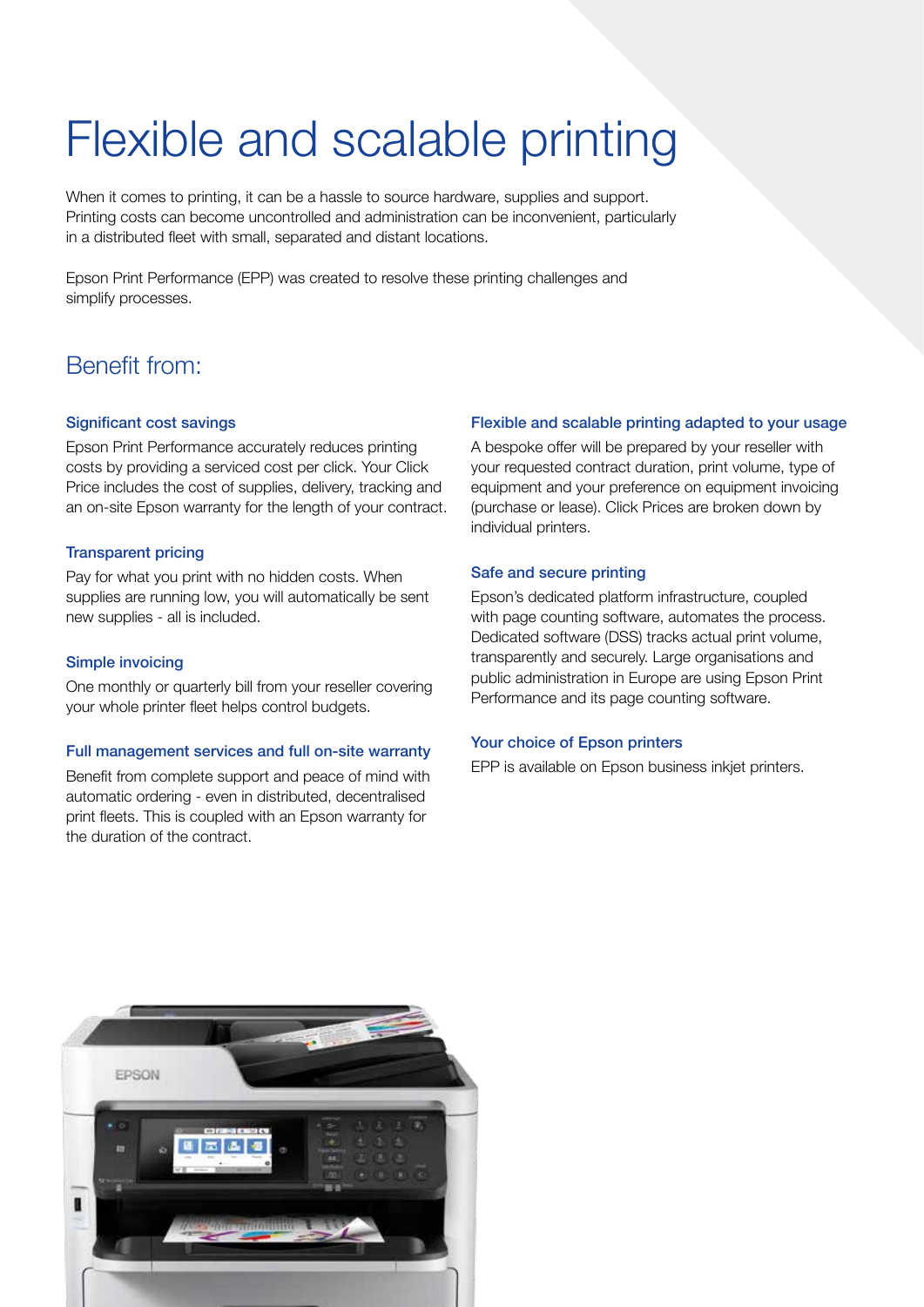# Simple steps for big benefits

Getting started is quick and easy, and the benefits are vast.

## How it works:

- One of our resellers will talk to you about your business goals and help you choose a solution. 1
- You will sign the contract with the reseller. 2
- The reseller will install Epson page counting software (DSS) for automatic invoicing and supplies replenishment. 3

You will pay one quarterly or monthly bill over your whole printer fleet to control budgets. 4

5

Enjoy the dedicated, expert support of Epson, whenever you need it.